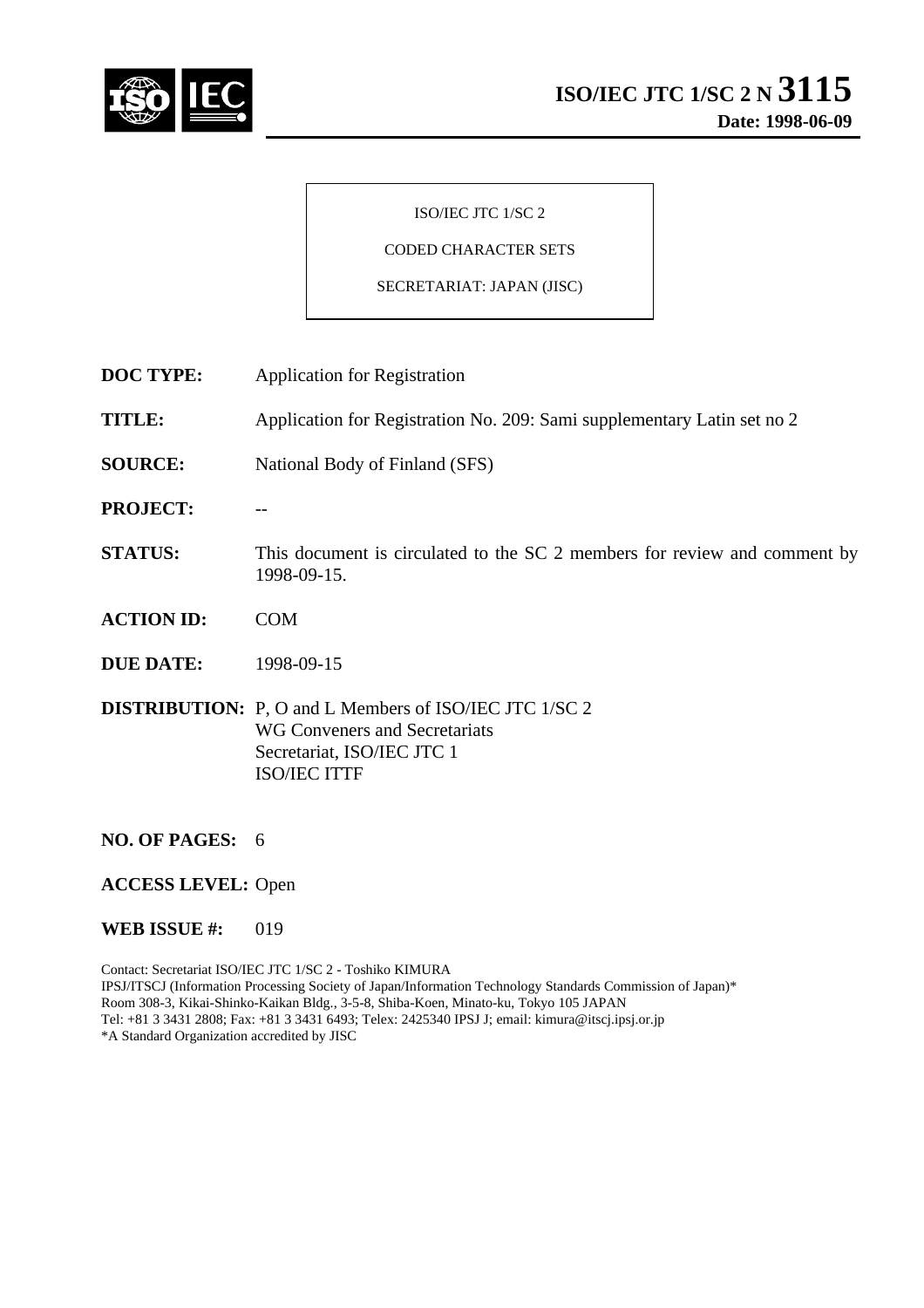| TYPE: | 96-character graphic<br>character set |                 | REGISTRATION NUMBER: 209<br>DATE OF REGISTRATION: |  |
|-------|---------------------------------------|-----------------|---------------------------------------------------|--|
|       | <b>ESCAPE SEQUENCE</b>                | G0:             |                                                   |  |
|       |                                       |                 | G1: ESC 02/13 F                                   |  |
|       |                                       | G2:             | ESC 02/14 F                                       |  |
|       |                                       | G3:             | ESC 02/15 F                                       |  |
|       |                                       | CO <sub>2</sub> |                                                   |  |
|       |                                       | $C1$ :          |                                                   |  |
|       |                                       |                 |                                                   |  |

### NAME

Sami supplementary Latin set no 2.

## **DESCRIPTION**

A supplementary set for use with the IRV of ISO/IEC 646 (ISO-IR 6) in an 8-bit code. The set is derived from the righthand part of Latin Alphabet No. 1 (ISO-IR 100) by replacement of characters in columns 10 and 11 with letters needed for the Sami languages and the Romani language as used in Finland.

The code table of this registration is identical to the table of registration no. 197, except that the double angle quotation marks in positions 10/11 and 11/11 have been replaced by capital and small letter H with caron.

# **SPONSOR**

TIEKE representing Finnish Standards Association SFS.

## ORIGIN

TIEKE representing Finnish Standards Association SFS.

# FIELD OF UTILISATION

Communication and processing of text in the Sami languages and the Romani language used in Finland. The set also provides for the languages enumerated in ISO/IEC 8859-1.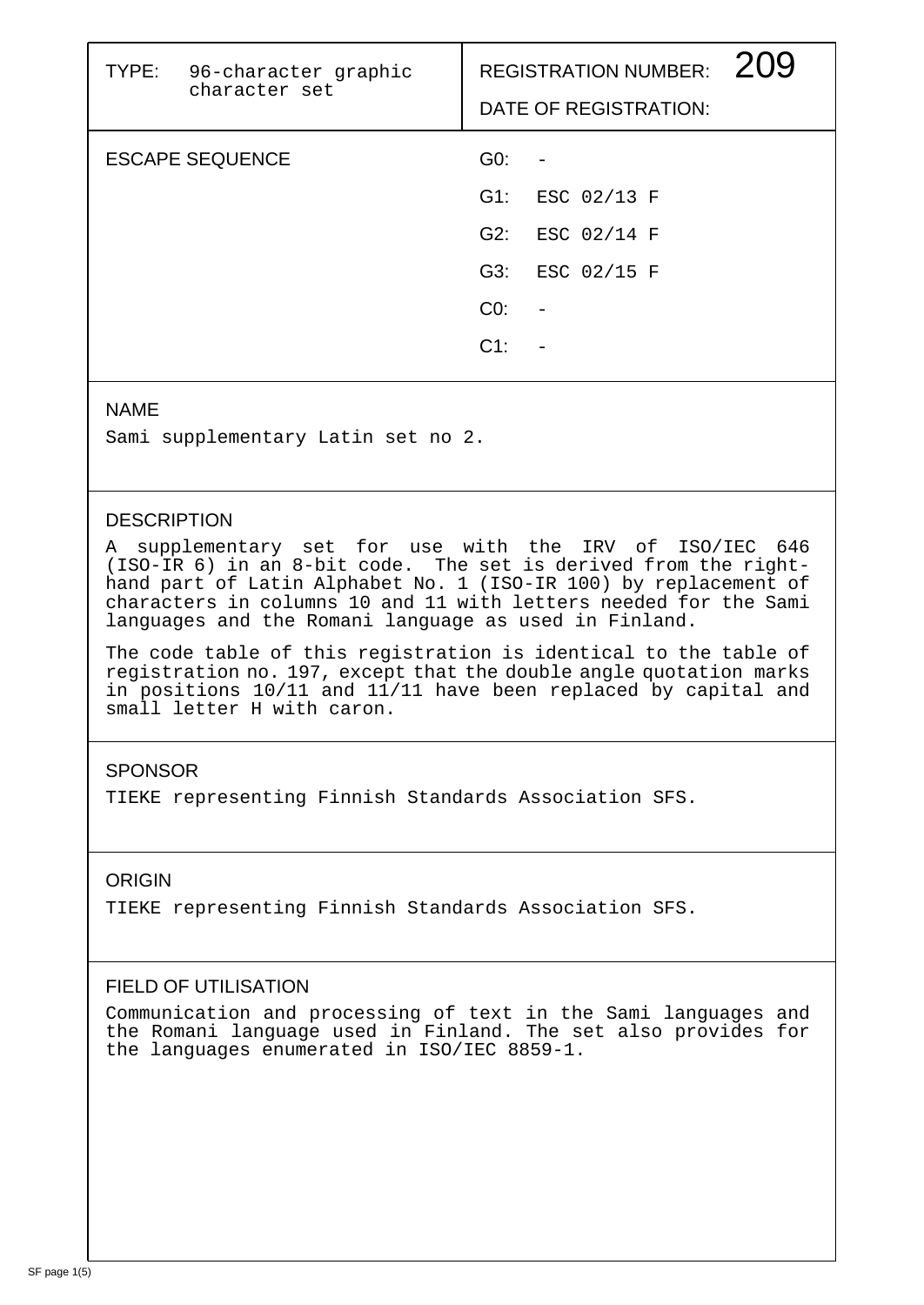|                |                |                |                | $b_8$                             | 1                                 | 1                               | 1                                    | $\overline{1}$                  | $\overline{1}$ | $\overline{1}$      |
|----------------|----------------|----------------|----------------|-----------------------------------|-----------------------------------|---------------------------------|--------------------------------------|---------------------------------|----------------|---------------------|
|                |                |                |                | b7                                | O                                 | 0                               | $\overline{1}$                       | $\overline{1}$                  | $\overline{1}$ | $\overline{1}$      |
|                |                |                |                | $\mathsf b_6$<br>$\overline{b_5}$ | 1<br>0                            | $\overline{1}$<br>1             | 0<br>0                               | 0<br>1                          | 1<br>0         | $\overline{1}$<br>1 |
| b <sub>4</sub> | b <sub>3</sub> | b <sub>2</sub> | $\mathsf{b}_1$ |                                   | 10                                | 1<br>1                          | 12                                   | 13                              | 14             | 15                  |
| 0              | 0              | 0              | 0              | O<br>N                            | <b>NBSP</b>                       | $\bullet$                       | $\overline{\grave{\mathsf{A}}}$      | Đ                               | à              | ð                   |
| 0              | 0              | 0              | 1              | 01                                | $\overline{\check{\mathfrak{c}}}$ | Ŋ                               | $\overline{\acute{\text{A}}}$        | $\overline{\tilde{\mathsf{N}}}$ | á              | ñ                   |
| 0              | 0              | 1              | 0              | 02                                | č                                 | $\overline{\check{\mathsf{S}}}$ | Â                                    | $\overline{\mathbf{O}}$         | â              | ò                   |
| 0              | 0              | 1              | 1              | 03                                | Đ                                 | š                               | $\tilde{\mathsf{A}}$                 | $\acute{0}$                     | ã              | ó                   |
| 0              | 1              | 0              | 0              | 04                                | đ                                 | $\mathbf{r}$                    | $\overline{\ddot{\mathsf{A}}}$       | $\overline{\hat{0}}$            | ä              | ô                   |
| 0              | 1              | 0              | 1              | 05                                | G                                 | Ŧ                               | $\overline{\text{\AA}}$              | $\overline{\mathbf{\tilde{0}}}$ | å              | õ                   |
| 0              | 1              | 1              | 0              | 06                                | $\mathbf{g}$                      | ¶                               | Æ                                    | $\overline{\ddot{\mathrm{o}}}$  | æ              | ö                   |
| 0              | 1              | 1              | 1              | 07                                | S                                 |                                 | Ç                                    | $\overline{\mathsf{x}}$         | Ç              | ÷                   |
| 1              | 0              | 0              | 0              | 08                                | $\overline{\check{\mathsf{G}}}$   | ŧ                               | $\overline{\tilde{E}}$               | Ø                               | è              | Ø                   |
| 1              | 0              | 0              | 1              | 09                                | $\odot$                           | ž                               | É                                    | $\overline{\dot{\textsf{U}}}$   | é              | ù                   |
| 1              | 0              | 1              | 0              | 10                                | ğ                                 | ž                               | Ê                                    | Ú                               | ê              | ú                   |
| 1              | 0              | 1              | 1              | 11                                | Ĥ                                 | $\overline{\check{\mathsf{h}}}$ |                                      | Û                               | ë              | û                   |
| 1              | 1              | 0              | 0              | 12                                | $\widecheck{\mathsf{K}}$          | 3                               | Ì                                    | $\overline{\ddot{\textsf{U}}}$  | ì              | ü                   |
| 1              | 1              | 0              | 1              | 13                                | <b>SHY</b>                        | $\overline{3}$                  | $\overline{\textbf{1}}$              | $\overline{\acute{\mathsf{Y}}}$ | í              | ý                   |
| 1              | 1              | 1              | 0              | 14                                | Ř                                 | $\check{\mathbf{z}}$            | Î                                    | Þ                               | î              | $\mathsf{b}$        |
| 1              | 1              | 1              | 1              | 15                                | Ŋ                                 | ž                               | $\overline{\overline{\overline{I}}}$ | ß                               | ï              | ÿ                   |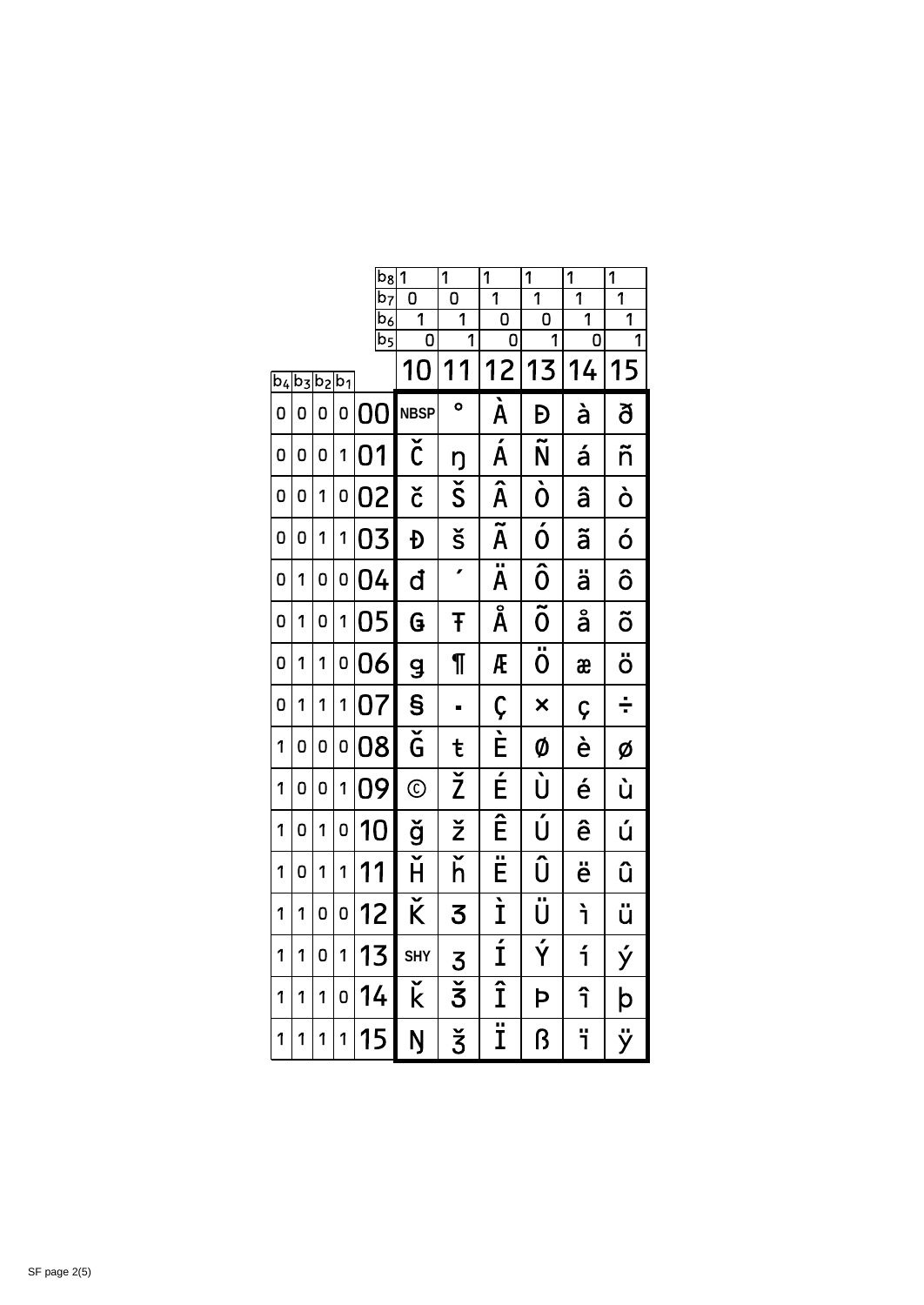| Pos.  | <b>Name</b>                         | <b>Note</b> |
|-------|-------------------------------------|-------------|
| 10/00 | <b>NO-BREAK SPACE</b>               |             |
| 10/01 | LATIN CAPITAL LETTER C WITH CARON   |             |
| 10/02 | LATIN SMALL LETTER C WITH CARON     |             |
| 10/03 | LATIN CAPITAL LETTER D WITH STROKE  |             |
| 10/04 | LATIN SMALL LETTER D WITH STROKE    |             |
| 10/05 | LATIN CAPITAL LETTER G WITH STROKE  |             |
| 10/06 | LATIN SMALL LETTER G WITH STROKE    |             |
| 10/07 | <b>SECTION SIGN</b>                 |             |
| 10/08 | LATIN CAPITAL LETTER G WITH CARON   |             |
| 10/09 | <b>COPYRIGHT SIGN</b>               |             |
| 10/10 | LATIN SMALL LETTER G WITH CARON     |             |
| 10/11 | LATIN CAPITAL LETTER H WITH CARON   |             |
| 10/12 | LATIN CAPITAL LETTER K WITH CARON   |             |
| 10/13 | <b>SOFT HYPHEN</b>                  |             |
| 10/14 | LATIN SMALL LETTER K WITH CARON     |             |
| 10/15 | LATIN CAPITAL LETTER ENG            |             |
| 11/00 | <b>DEGREE SIGN</b>                  |             |
| 11/01 | <b>LATIN SMALL LETTER ENG</b>       |             |
| 11/02 | LATIN CAPITAL LETTER S WITH CARON   |             |
| 11/03 | LATIN SMALL LETTER S WITH CARON     |             |
| 11/04 | <b>ACUTE ACCENT</b>                 |             |
| 11/05 | LATIN CAPITAL LETTER T WITH STROKE  |             |
| 11/06 | PILCROW SIGN                        |             |
| 11/07 | <b>MIDDLE DOT</b>                   |             |
| 11/08 | LATIN SMALL LETTER T WITH STROKE    |             |
| 11/09 | LATIN CAPITAL LETTER Z WITH CARON   |             |
| 11/10 | LATIN SMALL LETTER Z WITH CARON     |             |
| 11/11 | LATIN SMALL LETTER H WITH CARON     |             |
| 11/12 | LATIN CAPITAL LETTER EZH            |             |
| 11/13 | LATIN SMALL LETTER EZH              |             |
| 11/14 | LATIN CAPITAL LETTER EZH WITH CARON |             |
| 11/15 | LATIN SMALL LETTER EZH WITH CARON   |             |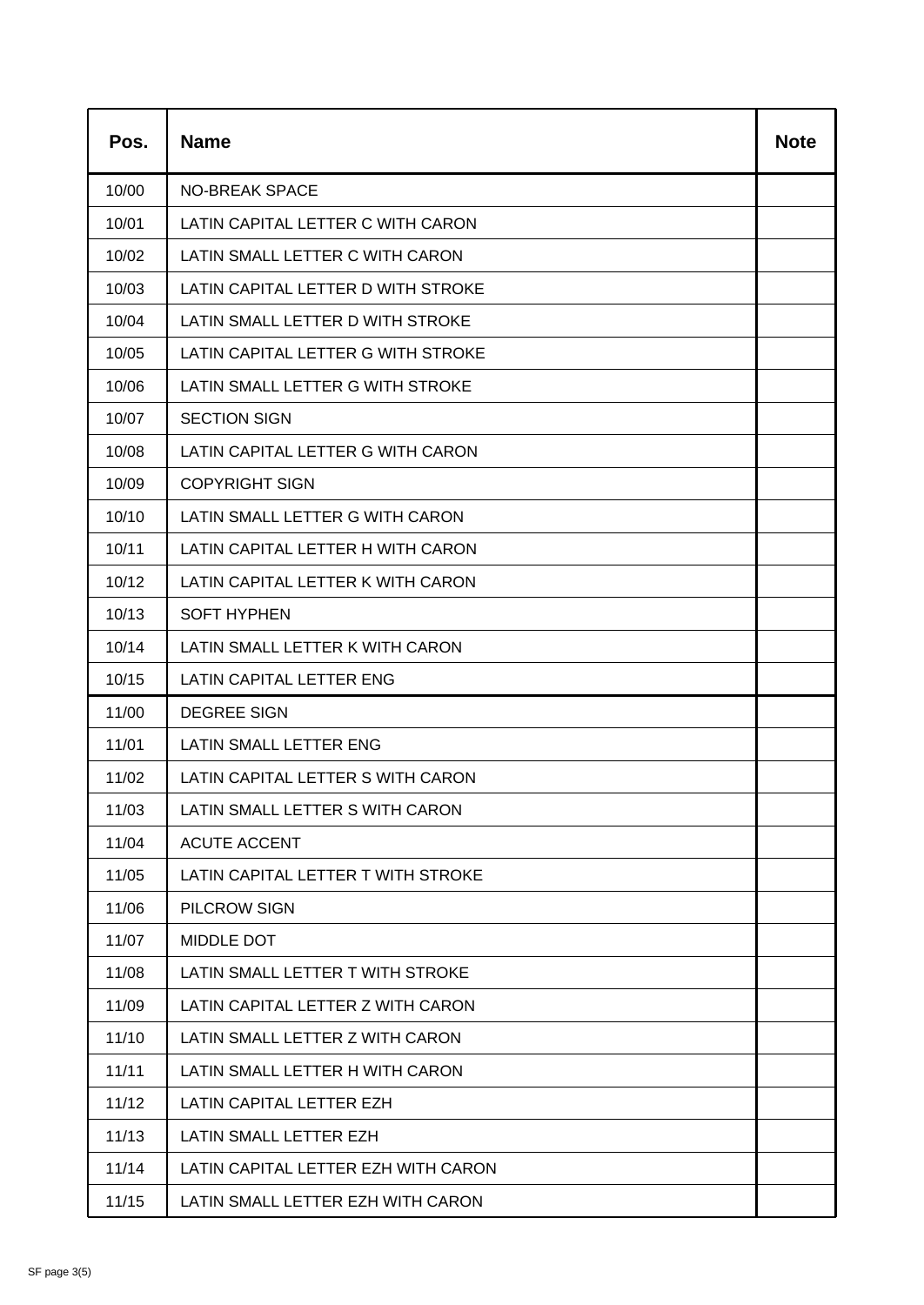| Pos.  | <b>Name</b>                            | <b>Note</b> |
|-------|----------------------------------------|-------------|
| 12/00 | LATIN CAPITAL LETTER A WITH GRAVE      |             |
| 12/01 | LATIN CAPITAL LETTER A WITH ACUTE      |             |
| 12/02 | LATIN CAPITAL LETTER A WITH CIRCUMFLEX |             |
| 12/03 | LATIN CAPITAL LETTER A WITH TILDE      |             |
| 12/04 | LATIN CAPITAL LETTER A WITH DIAERESIS  |             |
| 12/05 | LATIN CAPITAL LETTER A WITH RING ABOVE |             |
| 12/06 | LATIN CAPITAL LETTER AE                |             |
| 12/07 | LATIN CAPITAL LETTER C WITH CEDILLA    |             |
| 12/08 | LATIN CAPITAL LETTER E WITH GRAVE      |             |
| 12/09 | LATIN CAPITAL LETTER E WITH ACUTE      |             |
| 12/10 | LATIN CAPITAL LETTER E WITH CIRCUMFLEX |             |
| 12/11 | LATIN CAPITAL LETTER E WITH DIAERESIS  |             |
| 12/12 | LATIN CAPITAL LETTER I WITH GRAVE      |             |
| 12/13 | LATIN CAPITAL LETTER I WITH ACUTE      |             |
| 12/14 | LATIN CAPITAL LETTER I WITH CIRCUMFLEX |             |
| 12/15 | LATIN CAPITAL LETTER I WITH DIAERESIS  |             |
| 13/00 | LATIN CAPITAL LETTER ETH               |             |
| 13/01 | LATIN CAPITAL LETTER N WITH TILDE      |             |
| 13/02 | LATIN CAPITAL LETTER O WITH GRAVE      |             |
| 13/03 | LATIN CAPITAL LETTER O WITH ACUTE      |             |
| 13/04 | LATIN CAPITAL LETTER O WITH CIRCUMFLEX |             |
| 13/05 | LATIN CAPITAL LETTER O WITH TILDE      |             |
| 13/06 | LATIN CAPITAL LETTER O WITH DIAERESIS  |             |
| 13/07 | <b>MULTIPLICATION SIGN</b>             |             |
| 13/08 | LATIN CAPITAL LETTER O WITH STROKE     |             |
| 13/09 | LATIN CAPITAL LETTER U WITH GRAVE      |             |
| 13/10 | LATIN CAPITAL LETTER U WITH ACUTE      |             |
| 13/11 | LATIN CAPITAL LETTER U WITH CIRCUMFLEX |             |
| 13/12 | LATIN CAPITAL LETTER U WITH DIAERESIS  |             |
| 13/13 | LATIN CAPITAL LETTER Y WITH ACUTE      |             |
| 13/14 | <b>LATIN CAPITAL LETTER THORN</b>      |             |
| 13/15 | LATIN SMALL LETTER SHARP S             |             |